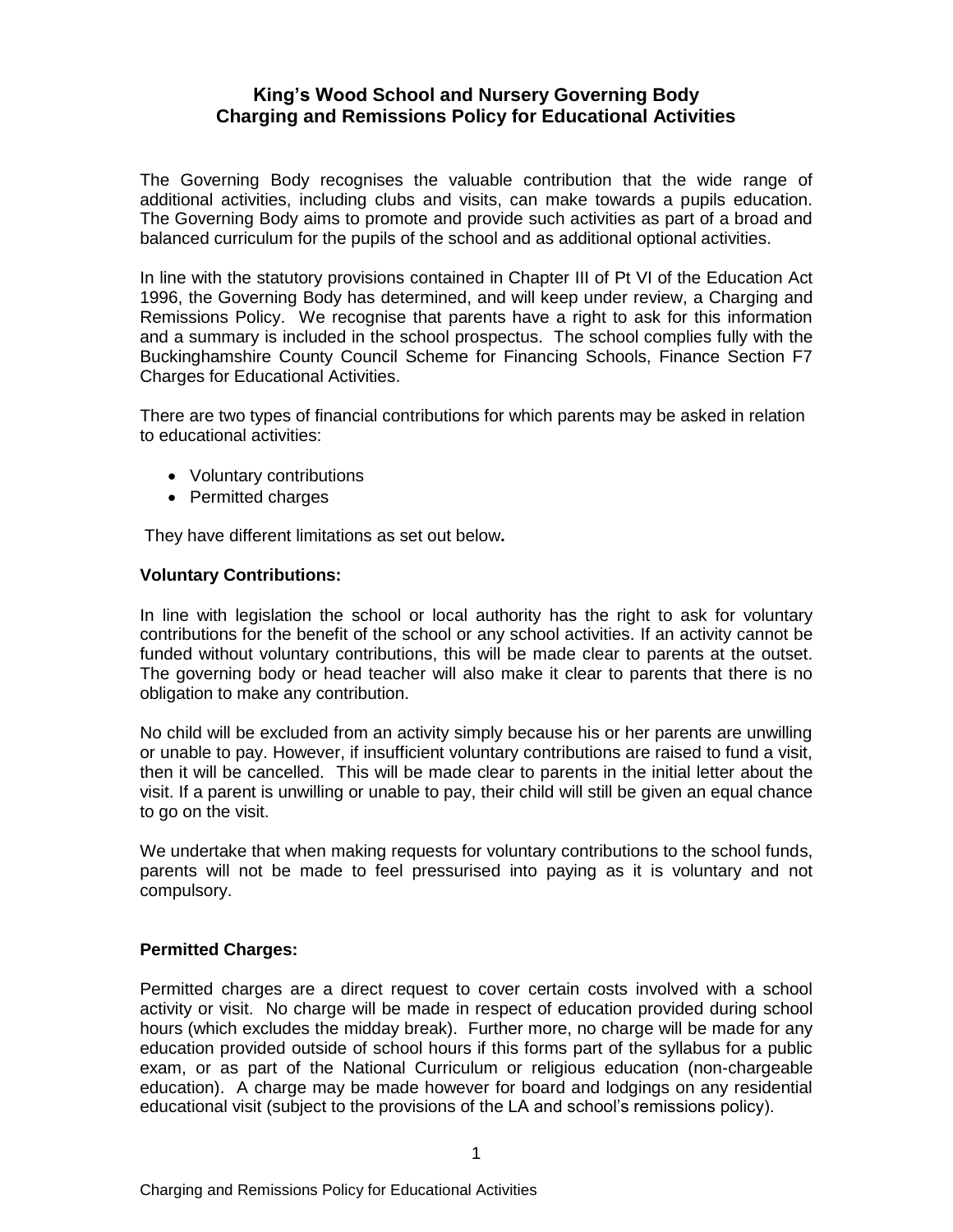## **1. Materials & Textbooks**

Where a pupil or parent wishes to retain items produced as a result of art, craft and design, or design and technology, a charge may be levied for the cost of the materials used. In the case of Food Technology, the school provides the ingredients and on rare occasions may levy a charge. Textbooks are provided free of charge, but in some subjects, additional revision guides are available, for which a charge may be made.

# **2. Music Tuition**

Although the law states that all education provided during school hours must be free, music lessons are an exception to this rule.

The Education and Inspections Act 2006 introduced a regulation-making power which allowed the Department for Education to specify circumstances where charging can be made for music tuition. The new Regulations, which came into force in September 2007, provide pupils with greater access to vocal and instrumental tuition.

Charges may be made for teaching either an individual pupil or groups of any appropriate size to play a musical instrument or to sing. Charges will only be made if the teaching is not an essential part of either the National Curriculum or a public examination syllabus being followed by the pupil(s), or the first access to the Key Stage 2 Instrumental and Vocal Tuition Programme (Wider Opportunities).

## **3. Residential Activities/Activities Outside School Hours**

If an activity is held outside school hours and is education other than non-chargeable education, then it is regarded as an "optional extra". A charge may be made for the full cost of the activity but will not exceed the actual cost of providing the activity. The charge may include the costs of travel, board and lodgings, additional staff costs, entrance fees, insurance, materials and equipment. However, the charge made to individual parents will not include any cost added to subsidise parents of children who are unwilling or unable to pay the charge.

## **When is an activity held in school hours?**

If the number of school sessions taken up by the visit is equal to or greater than 50% of the number of half days spent on the visit, it is deemed to have taken place during school hours (even if some activities take place late in the evening). Whatever the starting and finishing times of the school day, regulations require that the school day is divided into 2 sessions. A "half day" means any period of 12 hours ending with noon or midnight on any day.

## Example 1: Visit during school hours

Pupils are away from noon on Wednesday to 9pm on Sunday. This counts as 9 half days including 5 school sessions, so the visit is deemed to have taken place during school hours.

## Example 2: Visit outside school hours

Pupils are away from school from noon on Thursday until 9pm on Sunday. This counts as 7 half days including 3 school sessions, so the visit is deemed to have taken place